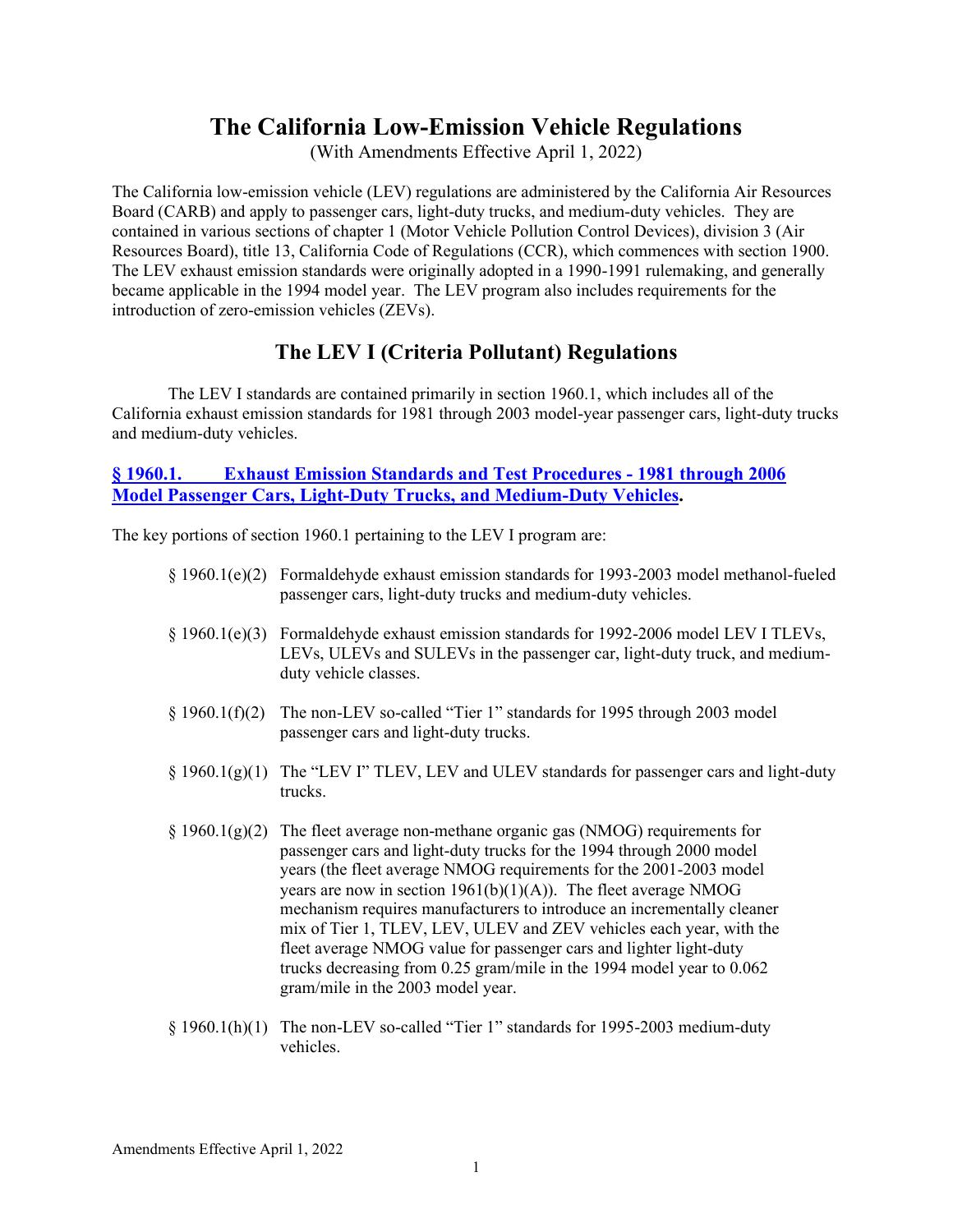- § 1960.1(h)(2) The "LEV I" LEV, ULEV and SULEV standards for medium-duty vehicles (the phase-in requirements are in note (10) to the table in section  $1960.1(h)(2)$ ).
- § 1960.1(p) The cold temperature carbon monoxide standards for 1996-2000 model vehicles.

In addition, section 1960.1(q) and (r) contain the following Supplemental Federal Test Procedure (SFTP) standards which apply to both LEV I and LEV II vehicles:

- §1960.1(q) The SFTP standards for 2001 and subsequent model passenger cars and light-duty trucks other than LEVs, ULEVs, and ZEVs (the phase-in requirements are in note (9) to the table in  $\S 1960.1(q)$ ).
- §1960.1(r) The SFTP exhaust emission standards for 2001 and subsequent model LEVs and ULEVs in the passenger cars and light-duty truck classes, and 2003 and subsequent LEVs, ULEVs, and SULEVs in the medium-duty classes (the phase-in requirements are in note (10) to the table in  $$1960.1(r)$ ).

Section 1956.8, which establishes exhaust emission standards for heavy-duty vehicles, contains two subsections containing optional standards for engines used in incomplete medium-duty vehicles or diesel engines used in medium-duty vehicles. Engines subject to this option are tested in accordance with the heavy-duty test procedures incorporated by reference in section 1956.8(b) and (d).

- §1956.8(g) Tier 1 exhaust emission standards for 1995 through 2003 model engines used in incomplete medium-duty vehicles.
- §1956.8(h) LEV, ULEV, SULEV standards for engines used in incomplete mediumduty vehicles, and for diesel engines used in medium-duty LEVs, ULEVs and SULEVs.

The LEV I standards in the subsections of section 1960.1 listed above are also contained in a comprehensive document incorporated by reference in section  $1960.1(k)$  – the "California Exhaust" Emission Standards and Test Procedures for 1988 Through 2000 Model Passenger Cars, Light-Duty Trucks and Medium-Duty Vehicles." This document is available here on [CARB's Internet site](https://ww2.arb.ca.gov/our-work/programs/advanced-clean-cars-program/lev-program/low-emission-vehicle-regulations-test) for Low-[Emission Vehicle Regulations & Test Procedures.](https://ww2.arb.ca.gov/our-work/programs/advanced-clean-cars-program/lev-program/low-emission-vehicle-regulations-test) To reduce testing burdens, CARB has to the extent feasible based the California test procedures on the corresponding federal test procedures administered by U.S. EPA. The Standards and Test Procedures document accordingly incorporates the federal test procedures contained in subparts A, B, and C, Part 86, Title 40, Code of Federal Regulations with modifications for the California program.

## **The LEV II (Criteria Pollutant) Regulations**

Following a November 5, 1998 hearing, CARB adopted the California "LEV II" regulations, which generally become applicable with the 2004 model year (although earlier certification to the LEV II standards is permitted). The LEV II rulemaking also included the adoption of Compliance Assurance Program "CAP 2000" amendments which establish new motor vehicle certification and in-use test requirements – developed jointly with the U.S. Environmental Protection Agency – applicable to 2001 and subsequent model motor vehicles. The original LEV standards are now referred to as the "LEV I"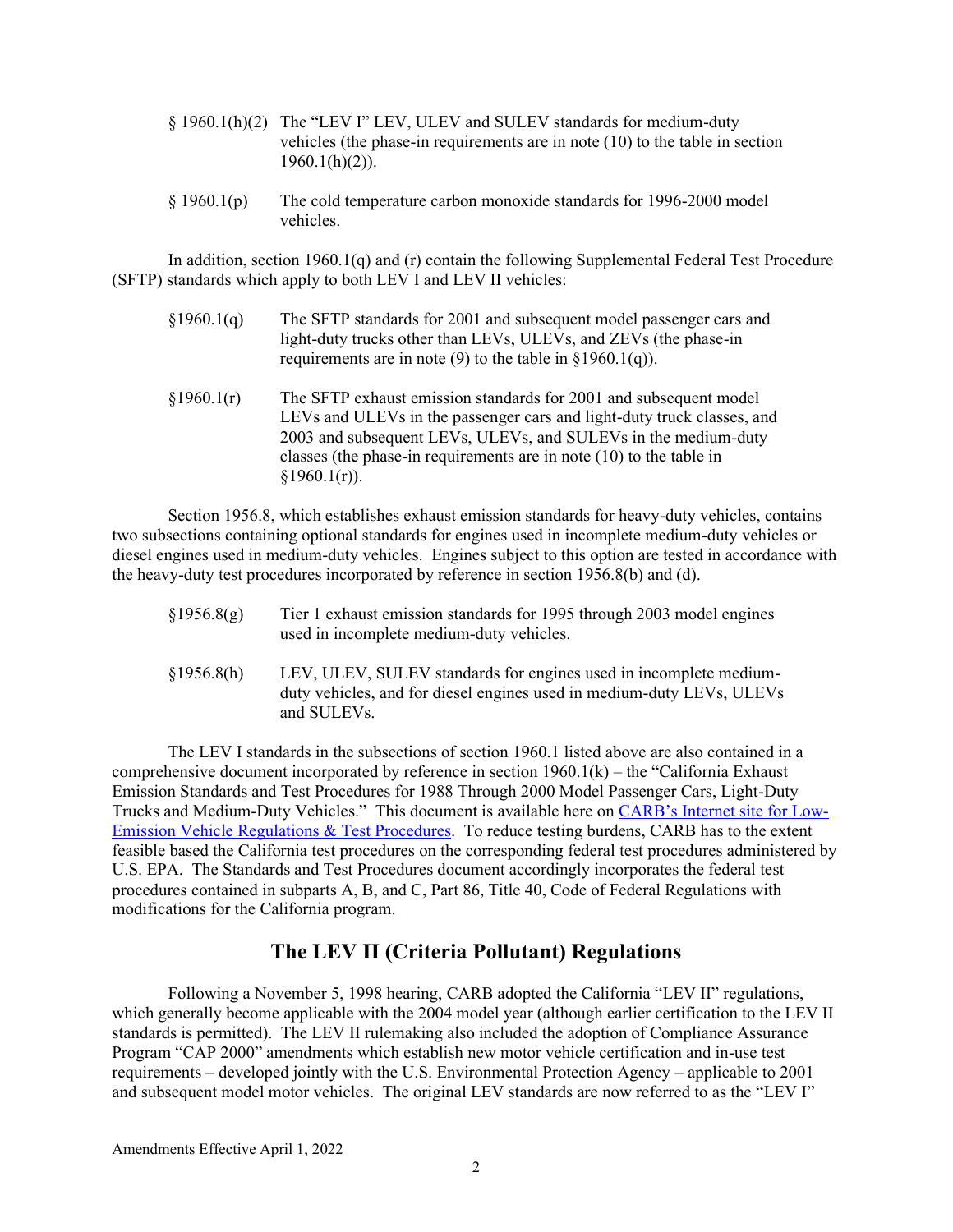standards. Amendments adopted December 7, 2000 require manufacturers to market in California any vehicle models that are certified to federal "Tier 2" exhaust emissions standards for sale outside California that are more stringent than the California LEV exhaust emission standards to which the manufacturer would otherwise certify the equivalent California model, which could occur through compliance with federal Tier 2 exhaust emission standards that authorized offsetting emission rates between certification categories for vehicle emission rates.

The LEV II exhaust emission standards and requirements are contained in section 1961 and were phased in over the 2004 through 2007 model years. One of the major changes made by the LEV II standards is that all light-duty trucks will be subject to the same emission standards as passenger cars, and vehicles under 8500 lbs. gross vehicle weight (including sport utility vehicles) that had previously been treated as medium-duty vehicles will start to be treated as light-duty trucks.

#### **§ 1961. [Exhaust Emission Standards and Test Procedures -](https://govt.westlaw.com/calregs/Document/I235C4E70EAF311E1842FFBCFD449CC8B?viewType=FullText&originationContext=documenttoc&transitionType=CategoryPageItem&contextData=(sc.Default)) 2004 through 2019 [Model Passenger Cars, Light-Duty Trucks, and Medium-Duty Vehicles.](https://govt.westlaw.com/calregs/Document/I235C4E70EAF311E1842FFBCFD449CC8B?viewType=FullText&originationContext=documenttoc&transitionType=CategoryPageItem&contextData=(sc.Default))**

Section 1961 includes the following subsections:

- § 1961(a) The LEV II exhaust emission standards.
- § 1961(b) The LEV II emissions standards phase-in requirements (including: fleet average NMOG requirements for passenger cars and light-duty trucks in section 1961(b)(1); a schedule containing the minimum percentages of 2004-2007 passenger cars and light-duty trucks that must be certified to the LEV II rather than LEV I standards in section 1961(b)(2); and medium-duty vehicle phase-in requirements in section 1961(b)(3)). The amendments adopted in December 2000 regarding the instances in which federally-certified Tier 2 vehicles are required in California are contained largely in section 1961(a)(14).
- § 1961(c) Calculation of NMOG credits and debits.
- § 1961(d) Test Procedures, incorporating the "California 2001 through 2014 Model Criteria Pollutant Exhaust Emission Standards and Test Procedures and 2009 through 2016 Model Greenhouse Gas Exhaust Emission Standards and Test Procedures for Passenger Cars, Light-Duty Trucks, and Medium-Duty Vehicles," and, with respect to hybrid-electric vehicles, reference the "California Exhaust Emission Standards and Test Procedures for 2005 through 2008 Model Zero-Emission Vehicles, and 2001 through 2008 Model Hybrid Electric Vehicles, in the Passenger Car, Light-Duty Truck and Medium-Duty Vehicle Classes," incorporated by reference in section 1962 and the "California Exhaust Emission Standards and Test Procedures for 2009 through 2017 Model Zero-Emission Vehicles and Hybrid Electric Vehicles, in the Passenger Car, Light-Duty Truck and Medium-Duty Vehicle Classes," incorporated by reference in section 1962.1, all of which are available here on CARB's Internet site [for Low-Emission](https://ww2.arb.ca.gov/our-work/programs/advanced-clean-cars-program/lev-program/low-emission-vehicle-regulations-test)  [Vehicle Regulations & Test Procedures](https://ww2.arb.ca.gov/our-work/programs/advanced-clean-cars-program/lev-program/low-emission-vehicle-regulations-test).

#### § 1961(e) Abbreviations.

Another element of the LEV II regulations is the LEV II evaporative emission standards, which are contained in section  $1976(b)(1)(F)$  and are phased in during the 2004 - 2006 model years. The preexisting evaporative emission standards are in section  $1976(b)(1)(B)$  and (C).

Amendments Effective April 1, 2022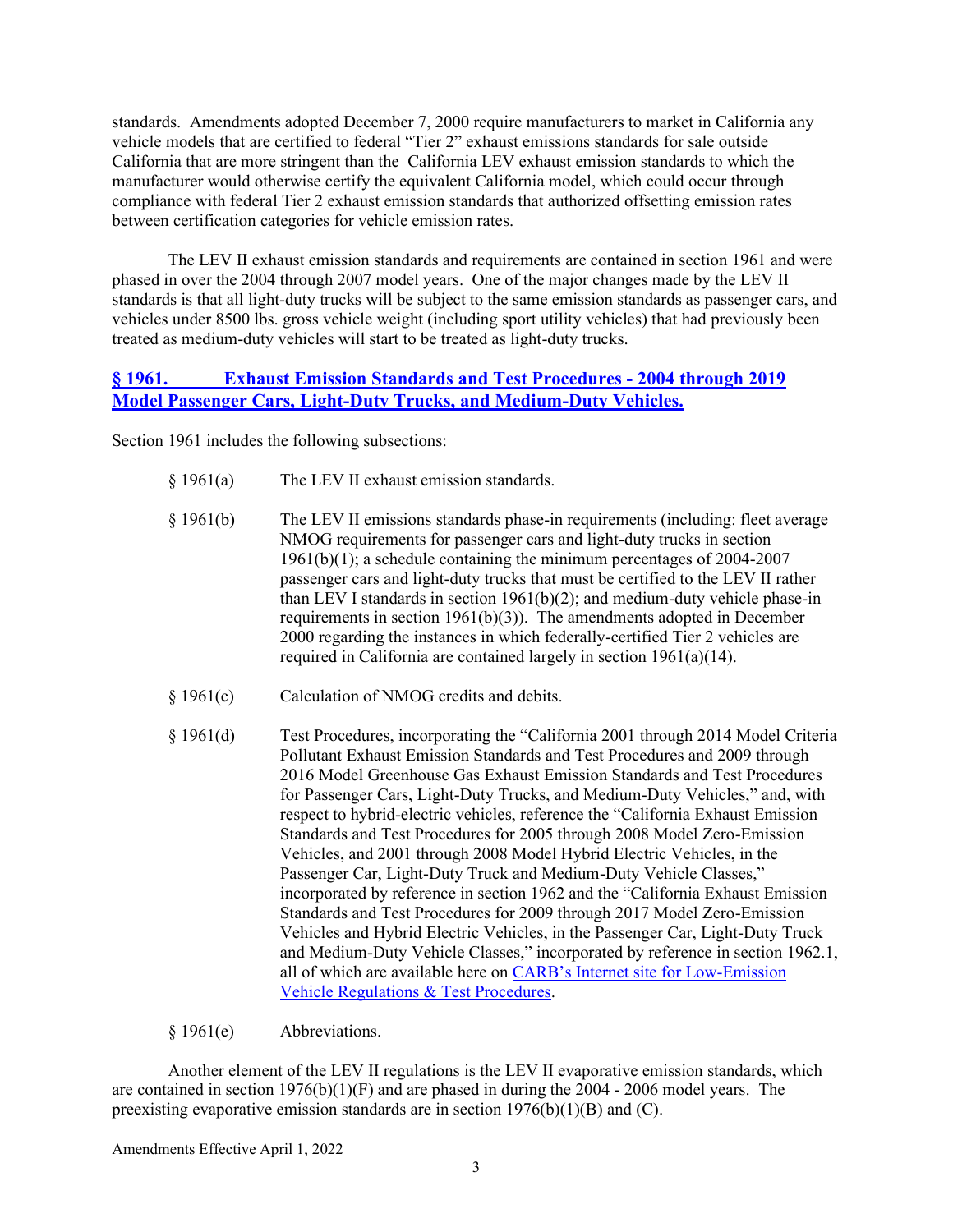## **The ("Pavley") Greenhouse Gas Regulation**

In September 2004, CARB approved the "Pavley" regulation to control greenhouse gas emissions from new LEV II vehicles beginning with the 2009 model year. This emission regulation adds to the vehicular criteria and toxic air contaminant emissions that California was already regulating four greenhouse gas air contaminants – carbon dioxide  $(CO_2)$ , methane  $(CH_4)$ , nitrous oxide  $(N_2O)$ , and hydrofluorocarbons (air conditioner refrigerants). This rulemaking established a declining fleet average standard for these gases, with separate standards for the lighter and heavier portions of the passenger vehicle fleet. The greenhouse gas regulation delayed compliance for small, independent low volume, and intermediate size manufacturers. The regulation also provided alternative compliance methods including credit generation from alternatively-fueled vehicles, and averaging, banking, and trading of credits within and among manufacturers. To ensure compliance with the adopted standards, the rulemaking also required additional certification emissions testing for the covered greenhouse gases.

The greenhouse gas emission regulation was approved by OAL on September 15, 2005 and includes standards for 2009 through 2016 model-year passenger cars, light-duty trucks, and medium-duty vehicles, which are contained in section 1961.1.

### **§ 1961.1. [Greenhouse Gas Exhaust Emission Standards and Test Procedures -](https://govt.westlaw.com/calregs/Document/I239EFCC0EAF311E1842FFBCFD449CC8B?viewType=FullText&originationContext=documenttoc&transitionType=CategoryPageItem&contextData=(sc.Default)) 2009 [through 2016 Model Passenger Cars, Light-Duty Trucks, and Medium-Duty Vehicles.](https://govt.westlaw.com/calregs/Document/I239EFCC0EAF311E1842FFBCFD449CC8B?viewType=FullText&originationContext=documenttoc&transitionType=CategoryPageItem&contextData=(sc.Default))**

Section 1961.1 includes the following subsections:

| \$1961.1(a) | The Greenhouse Gas Emission Requirements (including fleet average greenhouse       |
|-------------|------------------------------------------------------------------------------------|
|             | gas requirements for passenger cars, light-duty trucks, and medium-duty            |
|             | passenger vehicles in section $1961.1(a)(1)(A)$ , procedures for calculating fleet |
|             | average greenhouse gas values in section $1961.1(a)(1)(B)$ , requirements specific |
|             | to intermediate volume manufacturers in section $1961.1(a)(1)(C)$ , and            |
|             | requirements specific to small volume manufacturers and independent low            |
|             | volume manufacturers in section $1961.1(a)(1)(D)$ .                                |

- § 1961.1(b) Calculation of Greenhouse Gas credits and debits.
- § 1961.1(c) Test Procedures, referencing the incorporated "California 2001 through 2014 Model Criteria Pollutant Exhaust Emission Standards and Test Procedures and 2009 through 2016 Model Greenhouse Gas Exhaust Emission Standards and Test Procedures for Passenger Cars, Light-Duty Trucks, and Medium-Duty Vehicles" and, with respect to hybrid-electric vehicles and on-board fuel-fired heaters, referencing the incorporated "California Exhaust Emission Standards and Test Procedures for 2009 through 2017 Model Zero-Emission Vehicles and Hybrid Electric Vehicles, in the Passenger Car, Light-Duty Truck and Medium-Duty Vehicle Classes," both of which are available here on [CARB's Internet site](https://ww2.arb.ca.gov/our-work/programs/advanced-clean-cars-program/lev-program/low-emission-vehicle-regulations-test) for [Low-Emission Vehicle Regulations & Test Procedures.](https://ww2.arb.ca.gov/our-work/programs/advanced-clean-cars-program/lev-program/low-emission-vehicle-regulations-test)
- § 1961.1(d) Abbreviations.
- § 1961.1(e) Definitions specific to section 1961.1
- § 1961.1(f) Severability.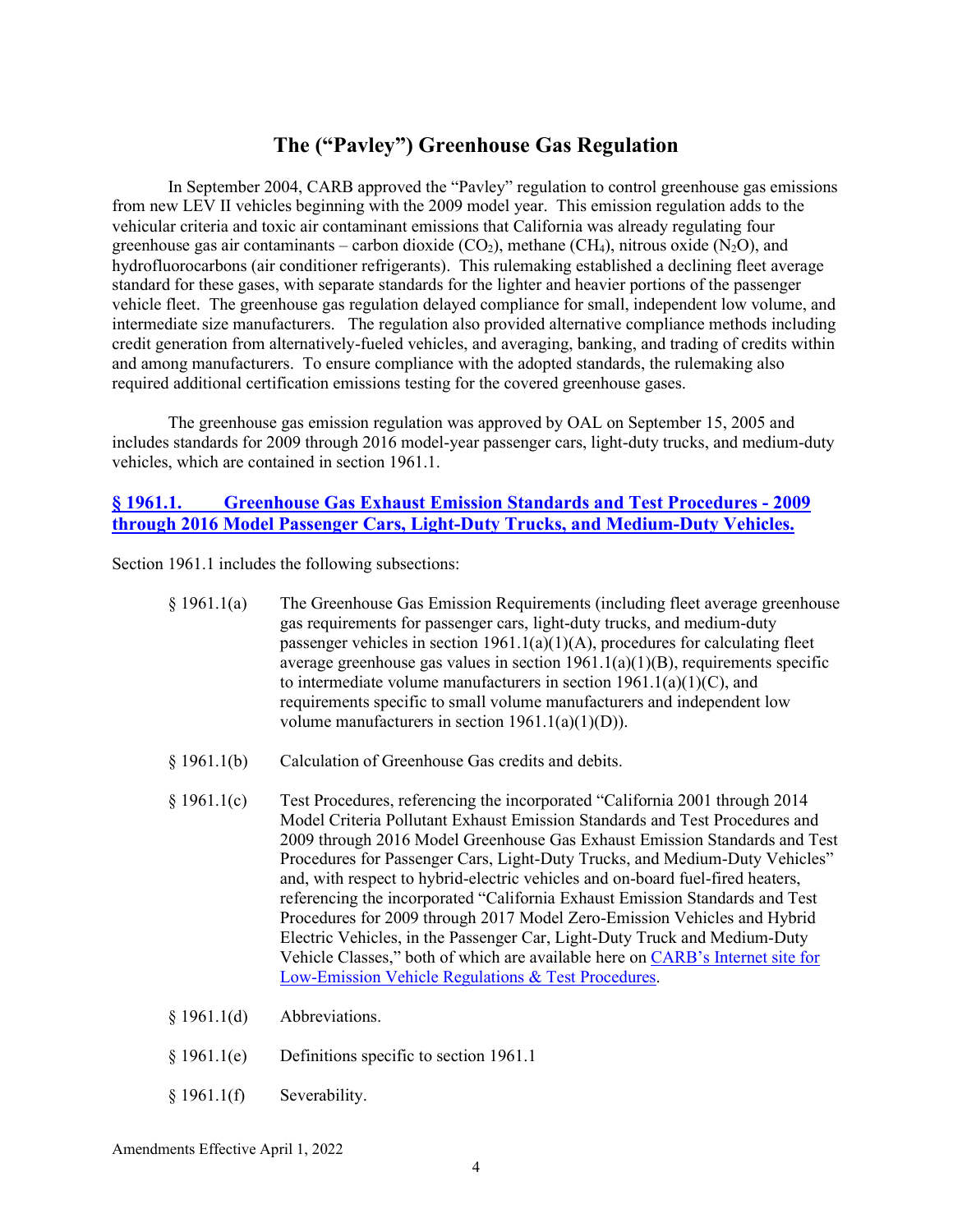$§ 1961.1(g)$  Effective date of section 1961.1

### **The LEV III Regulations**

The LEV III exhaust emission standards and requirements are contained in sections 1961.2 and 1961.3 and will be phased in over the 2015 through 2025 model years. The LEV III regulations include criteria pollutant emission standards (§1961.2) and greenhouse gas emission standards (§1961.3). The LEV III regulations were adopted as part of California's Advanced Clean Cars program, which also included new requirements for zero-emission vehicles (ZEVs). The Advanced Clean Cars program combined the control of smog-causing pollutants and greenhouse gas emissions into a single coordinated package of requirements for model years 2015 through 2025 and assures the development of environmentally superior cars that will continue to deliver the performance, utility, and safety vehicle owners have come to expect.

#### **§ 1961.2. [Exhaust Emission Standards and Test Procedures -](https://govt.westlaw.com/calregs/Document/IEBE933EFFBD542D68DCFF733916BB36F?viewType=FullText&originationContext=documenttoc&transitionType=CategoryPageItem&contextData=(sc.Default)) 2015 and Subsequent [Model Passenger Cars, Light-Duty Trucks, and Medium-Duty Vehicles.](https://govt.westlaw.com/calregs/Document/IEBE933EFFBD542D68DCFF733916BB36F?viewType=FullText&originationContext=documenttoc&transitionType=CategoryPageItem&contextData=(sc.Default))**

Section 1961.2 includes the following subsections:

- § 1961.2(a) The LEV III criteria pollutant exhaust emission standards.
- § 1961.2(b) The LEV III criteria pollutant emissions standards phase-in requirements (including: fleet average NMOG+NOx requirements for passenger cars, lightduty trucks, and medium-duty passenger vehicles in section 1961.2(b)(1); the LEV III criteria pollutant phase-in requirement for passenger cars, light-duty trucks, and medium-duty passenger vehicles in section 1961.2(b)(2); the LEV III criteria pollutant phase-in requirement for medium-duty vehicles, other than medium-duty passenger in section 1961.2(b)(3); and LEV III SFTP phase-in requirements in section 1961.2(b)(4)).
- § 1961.2(c) Calculation of NMOG+NOx credits and debits.
- § 1961.2(d) Test Procedures, incorporating the "California 2015 and Subsequent Model Criteria Pollutant Exhaust Emission Standards and Test Procedures and 2017 and Subsequent Model Greenhouse Gas Exhaust Emission Standards and Test Procedures for Passenger Cars, Light-Duty Trucks, and Medium-Duty Vehicles," as amended December 6, 2012, the "California Non-Methane Organic Gas Test Procedures," as amended December 6, 2012, which are incorporated herein by reference. In the case of hybrid electric vehicles and onboard fuel-fired heaters, the certification requirements and test procedures for determining compliance with the emission standards in this section are set forth in the "California Exhaust Emission Standards and Test Procedures for 2009 through 2017 Model Zero-Emission Vehicles and Hybrid Electric Vehicles, in the Passenger Car, Light-Duty Truck and Medium-Duty Vehicle Classes," incorporated by reference in section 1962.1, and the "California Exhaust Emission Standards and Test Procedures for 2018 and Subsequent Model Zero-Emission Vehicles and Hybrid Electric Vehicles, in the Passenger Car, Light-Duty Truck and Medium-Duty Vehicle Classes," incorporated by reference in section 1962.2, all of which are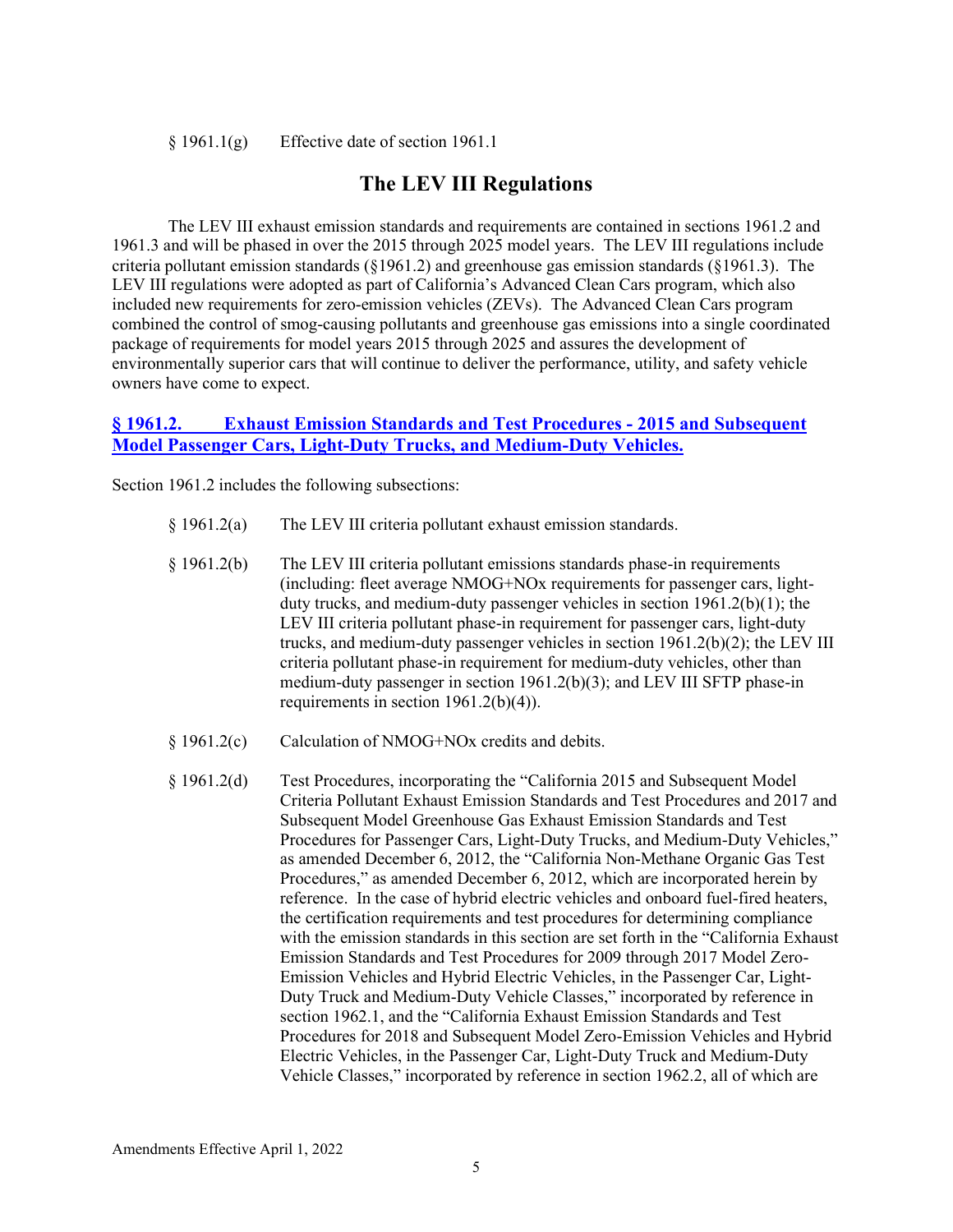available here on [CARB's Internet site for Low-Emission Vehicle Regulations &](https://ww2.arb.ca.gov/our-work/programs/advanced-clean-cars-program/lev-program/low-emission-vehicle-regulations-test)  [Test Procedures.](https://ww2.arb.ca.gov/our-work/programs/advanced-clean-cars-program/lev-program/low-emission-vehicle-regulations-test)

- § 1961.2(e) Abbreviations.
- § 1961.2(f) Severability.

#### **§ 1961.3. [Greenhouse Gas Exhaust Emission Standards and Test Procedures -](https://govt.westlaw.com/calregs/Document/I069E36711EEF42E69EBB47A4B3E2A124?viewType=FullText&originationContext=documenttoc&transitionType=CategoryPageItem&contextData=(sc.Default)) 2017 [and Subsequent Model Passenger Cars, Light-Duty Trucks, and Medium-Duty Passenger](https://govt.westlaw.com/calregs/Document/I069E36711EEF42E69EBB47A4B3E2A124?viewType=FullText&originationContext=documenttoc&transitionType=CategoryPageItem&contextData=(sc.Default))  [Vehicles.](https://govt.westlaw.com/calregs/Document/I069E36711EEF42E69EBB47A4B3E2A124?viewType=FullText&originationContext=documenttoc&transitionType=CategoryPageItem&contextData=(sc.Default))**

Section 1961.3 includes the following subsections:

| § 1961.3(a)   | The LEV III greenhouse gas emission requirements.                                                                                                                                                                                                                                                                                                                                                                                                                                                                                                                                                                                                                                                                                                                                                                                                                                                                                                                                                                                                                                                                                                                                                                                                                                |
|---------------|----------------------------------------------------------------------------------------------------------------------------------------------------------------------------------------------------------------------------------------------------------------------------------------------------------------------------------------------------------------------------------------------------------------------------------------------------------------------------------------------------------------------------------------------------------------------------------------------------------------------------------------------------------------------------------------------------------------------------------------------------------------------------------------------------------------------------------------------------------------------------------------------------------------------------------------------------------------------------------------------------------------------------------------------------------------------------------------------------------------------------------------------------------------------------------------------------------------------------------------------------------------------------------|
| § 1961.3(b)   | Calculation of LEV III greenhouse gas credits and debits.                                                                                                                                                                                                                                                                                                                                                                                                                                                                                                                                                                                                                                                                                                                                                                                                                                                                                                                                                                                                                                                                                                                                                                                                                        |
| § 1961.3(c)   | Optional Compliance with the 2017 through 2025 MY National Greenhouse Gas<br>Program.                                                                                                                                                                                                                                                                                                                                                                                                                                                                                                                                                                                                                                                                                                                                                                                                                                                                                                                                                                                                                                                                                                                                                                                            |
| $§$ 1961.3(d) | Test Procedures, incorporating in the "California 2015 and Subsequent Model<br>Criteria Pollutant Exhaust Emission Standards and Test Procedures and 2017 and<br>Subsequent Model Greenhouse Gas Exhaust Emission Standards and Test<br>Procedures for Passenger Cars, Light-Duty Trucks, and Medium-Duty Vehicles,"<br>incorporated by reference in section 1961.2. In the case of hybrid electric<br>vehicles, the certification requirements and test procedures for determining<br>compliance with the emission standards in this section are set forth in the<br>"California Exhaust Emission Standards and Test Procedures for 2009 through<br>2017 Model Zero-Emission Vehicles and Hybrid Electric Vehicles, in the<br>Passenger Car, Light-Duty Truck and Medium-Duty Vehicle Classes,"<br>incorporated by reference in section 1962.1, or the "California Exhaust Emission<br>Standards and Test Procedures for 2018 and Subsequent Model Zero-Emission<br>Vehicles and Hybrid Electric Vehicles, in the Passenger Car, Light-Duty Truck<br>and Medium-Duty Vehicle Classes," incorporated by reference in section 1962.2,<br>as applicable, all of which are available on CARB's Internet site for Low-<br><b>Emission Vehicle Regulations &amp; Test Procedures.</b> |

- § 1961.3(e) Abbreviations.
- § 1961.3(f) Definitions specific to section 1961.3
- § 1961.3(g) Severability.

Another element of the LEV III regulations is the LEV III evaporative emission standards, which are contained in section 1976(b)(1)(G) and are phased in beginning with the 2015 model year. The preexisting evaporative emission standards are in section  $1976(b)(1)(B)$ , (C), (E), and (F).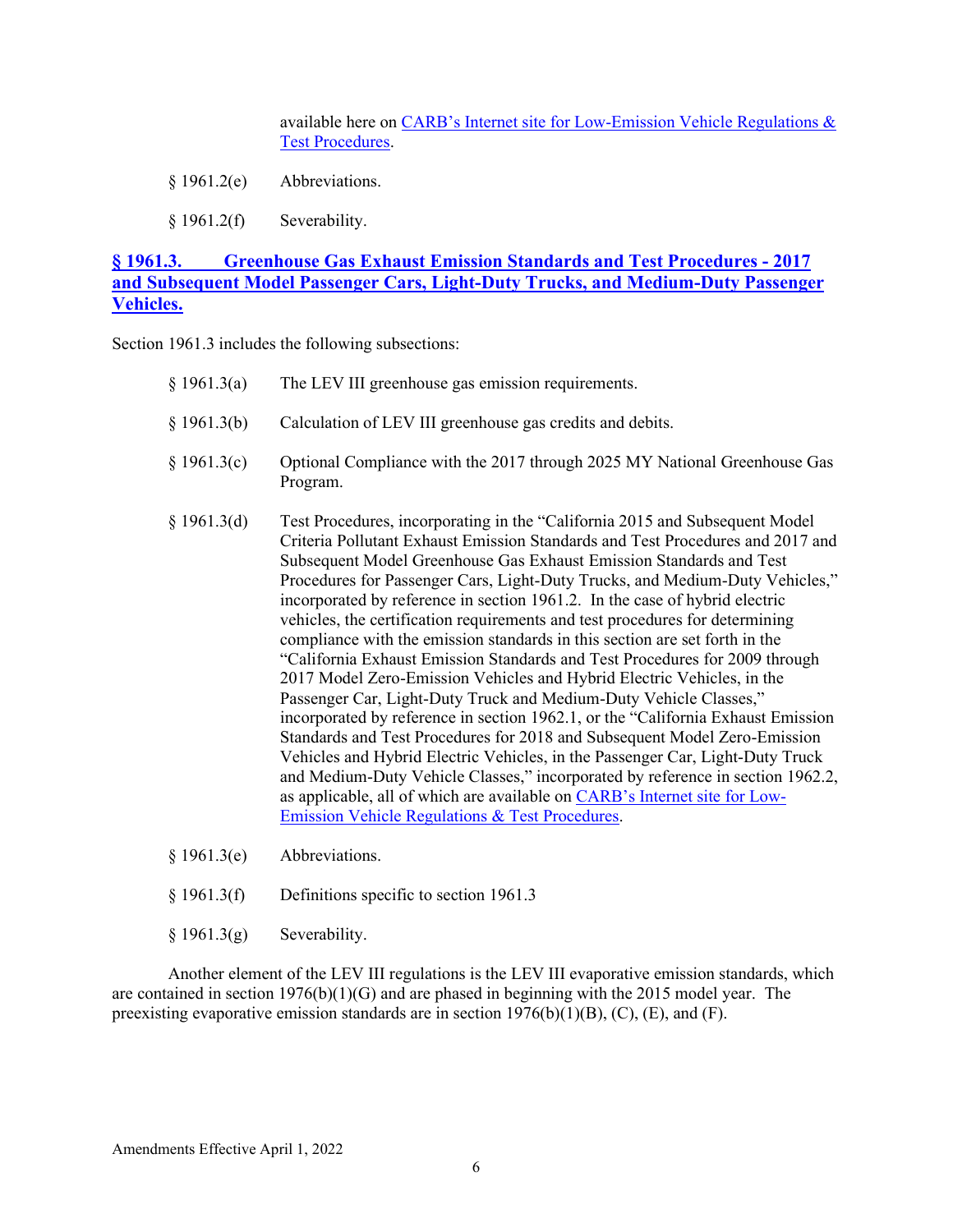## **The ZEV Regulation**

California's ZEV program began as part of the LEV I regulations, which included standards for ZEVs, and requirements that specified percentages of 1998 and subsequent model passenger cars and light-duty trucks with a loaded vehicle weight of 0-3750 lbs. be certified as ZEVs. As originally adopted in the 1990-1991 LEV I rulemaking, the percentages were 2% for 1998-2000 model vehicles, 5% for 2001-2002 model vehicles, and 10% for 2003 and subsequent model vehicles. The ZEV program has been modified a number of times since its inception including in 2012, as part of the Advanced Clean Cars program. The 2012 amendments to the ZEV program, which were adopted as part of the Advanced Clean Cars program, were designed to incentivize advanced technology by requiring manufacturers to produce increasing percentages of pure ZEVs and plug-in hybrid electric vehicles in the 2018 through 2025 model years. For more information about the ACC program, see [CARB's Internet site](https://ww2.arb.ca.gov/our-work/programs/advanced-clean-cars-program) for the [Advanced Clean Cars Program](https://ww2.arb.ca.gov/our-work/programs/advanced-clean-cars-program). The ZEV regulations are contained in four sections:

#### **§ 1962. [Zero-Emission Vehicle Standards for 2005 through 2008 Model Year](https://govt.westlaw.com/calregs/Document/I71B0CCA02DDD11E197D9B83B68A61150?viewType=FullText&originationContext=documenttoc&transitionType=CategoryPageItem&contextData=(sc.Default))  [Passenger Cars, Light-Duty Trucks, and Medium-Duty Vehicles.](https://govt.westlaw.com/calregs/Document/I71B0CCA02DDD11E197D9B83B68A61150?viewType=FullText&originationContext=documenttoc&transitionType=CategoryPageItem&contextData=(sc.Default))**

Section 1962 incorporates by reference the "California Exhaust Emission Standards and Test Procedures for 2005 through 2008 Model Zero-Emission Vehicles, and 2001 through 2008 Model Hybrid Electric Vehicles, in the Passenger Car, Light-Duty Truck, and Medium-Duty Vehicle Classes," and is available on CARB's Internet site [for Low-Emission Vehicle Regulations & Test Procedures](https://ww2.arb.ca.gov/our-work/programs/advanced-clean-cars-program/lev-program/low-emission-vehicle-regulations-test).

#### **§ 1962.1. [Zero-Emission Vehicle Standards for 2009 through 2017 Model Year](https://govt.westlaw.com/calregs/Document/I02F7CF3BEC9A4900836369DF7575BB09?viewType=FullText&originationContext=documenttoc&transitionType=CategoryPageItem&contextData=(sc.Default))  [Passenger Cars, Light-Duty Trucks, and Medium-Duty Vehicles.](https://govt.westlaw.com/calregs/Document/I02F7CF3BEC9A4900836369DF7575BB09?viewType=FullText&originationContext=documenttoc&transitionType=CategoryPageItem&contextData=(sc.Default))**

Section 1962.1 incorporates by reference the "California Exhaust Emission Standards and Test Procedures for 2009 through 2017 Model Zero-Emission Vehicles and Hybrid Electric Vehicles, in the Passenger Car, Light-Duty Truck and Medium-Duty Vehicle Classes," available on [CARB's Internet site](https://ww2.arb.ca.gov/our-work/programs/advanced-clean-cars-program/lev-program/low-emission-vehicle-regulations-test) [for Low-Emission Vehicle Regulations & Test Procedures](https://ww2.arb.ca.gov/our-work/programs/advanced-clean-cars-program/lev-program/low-emission-vehicle-regulations-test).

### **§ 1962.2. [Zero-Emission Vehicle Standards for 2018 and Subsequent Model Year](https://govt.westlaw.com/calregs/Document/I505CA51BB0AD454499B57FC8B03D7856?viewType=FullText&originationContext=documenttoc&transitionType=CategoryPageItem&contextData=(sc.Default))  [Passenger Cars, Light-Duty Trucks, and Medium-Duty Vehicles.](https://govt.westlaw.com/calregs/Document/I505CA51BB0AD454499B57FC8B03D7856?viewType=FullText&originationContext=documenttoc&transitionType=CategoryPageItem&contextData=(sc.Default))**

Section 1962.2 incorporates by reference the "California Exhaust Emission Standards and Test Procedures for 2018 and Subsequent Model Zero-Emission Vehicles and Hybrid Electric Vehicles, in the Passenger Car, Light-Duty Truck and Medium-Duty Vehicle Classes," available on [CARB's Internet site](https://ww2.arb.ca.gov/our-work/programs/advanced-clean-cars-program/lev-program/low-emission-vehicle-regulations-test) [for Low-Emission Vehicle Regulations & Test Procedures](https://ww2.arb.ca.gov/our-work/programs/advanced-clean-cars-program/lev-program/low-emission-vehicle-regulations-test).

## **§ 1962.3. [Electric Vehicle Charging Requirements.](https://govt.westlaw.com/calregs/Document/I24CAF9A0EAF311E1842FFBCFD449CC8B?viewType=FullText&originationContext=documenttoc&transitionType=CategoryPageItem&contextData=(sc.Default))**

## **Related Requirements**

In addition to the LEV exhaust emission standards in sections 1960.1, 1961, and 1961.2, and the greenhouse gas emission standards in sections 1961.1 and 1961.3, several other CARB requirements apply to LEVs. These include the following sections in title 13, California Code of Regulations. In addition, the provisions regarding recalls (sections 2111 and following), definitions (section 2122), testing (section 2139), and related provisions (sections 2145, 2147, 2235) apply to LEVs.

#### **§ 1900. [Definitions.](https://govt.westlaw.com/calregs/Document/IC54AC1CEAB424E3A8ED4B43D1F638373?viewType=FullText&originationContext=documenttoc&transitionType=CategoryPageItem&contextData=(sc.Default))**

Amendments Effective April 1, 2022